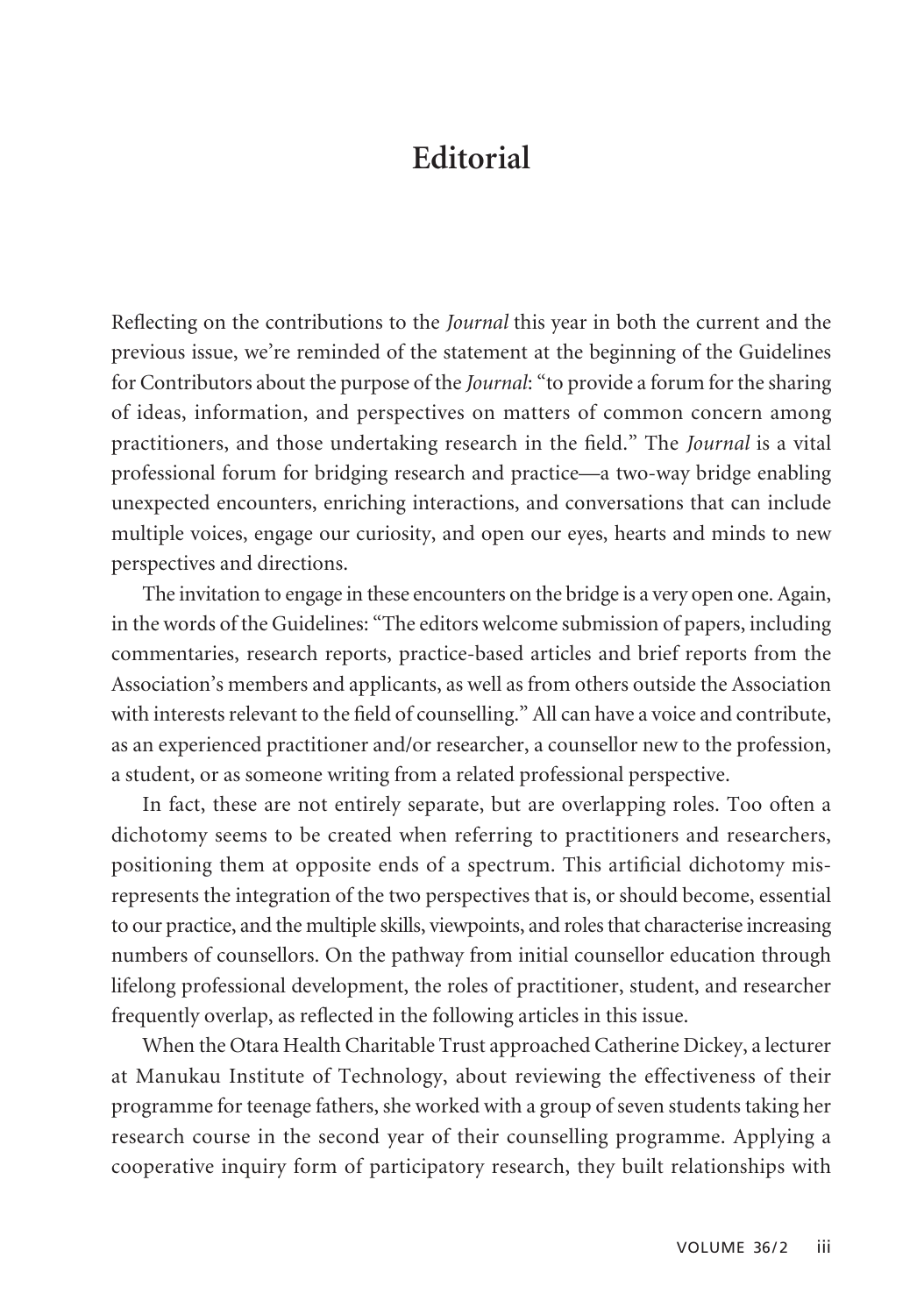teenage fathers over multiple meetings and recorded the stories of their lonely and often confusing and painful experiences, told with raw honesty. The results and discussion presented here in their co-authored article provide insight into the worlds of this vulnerable group of young people, reflect the value of the OHCT support programme, and inform the work of school counsellors and others in the community who are in a position to develop more widespread sources of support. The project described here is also an example of very worthwhile, community-based, participatory research undertaken collaboratively by a group of counselling students with their lecturer that can be an inspiration to others.

Siblings of children and young people with cancer took part in a research project undertaken by Erika Lamb and supervised by Wendy Holley-Boen, co-authors of the second article. The purpose of this qualitative project, undertaken in association with CanTeen, was to provide an opportunity for siblings to reflect on their experiences in school during their families' cancer journeys, including the effects on them and their support needs. Similarly to the first article about teenage fathers, this article enables the voices of these siblings to be heard by school counsellors and others who are in a position to be proactive sources of support, and to engage and coordinate the support of others while fostering school/family collaboration.

The third and fourth articles, by Nisarg Dey and Jan Wilson, focus on a group programme for students within a tertiary institution who have struggled with social anxiety. As a counsellor within the health and counselling service at the university, Nisarg Dey became concerned about the extent of this and began to offer a group for these students in 2008. In the first of the two articles, both written in Nisarg's voice, she describes the development of what became the Social Confidence Group. The second of these companion articles presents the results of a recent small-scale, qualita tive study supervised by Jan Wilson of the experiences of former group participants: their battles with social anxiety, their participation in the group programme and the effects for them, and their development since they took part. Although set within a tertiary institution and highly relevant to counsellors in these contexts, this group programme is also of practical interest to counsellors in secondary schools, where there seems to be an increasing incidence of social anxiety among students.

Finally, in the print version of this issue we have republished with permission an article by Alastair Crocket that first appeared in the British *Journal of Guidance and Counselling* about the effect of post-colonial discourse on counselling practice in Aotearoa New Zealand. We are grateful to Alastair for seeking the publisher's